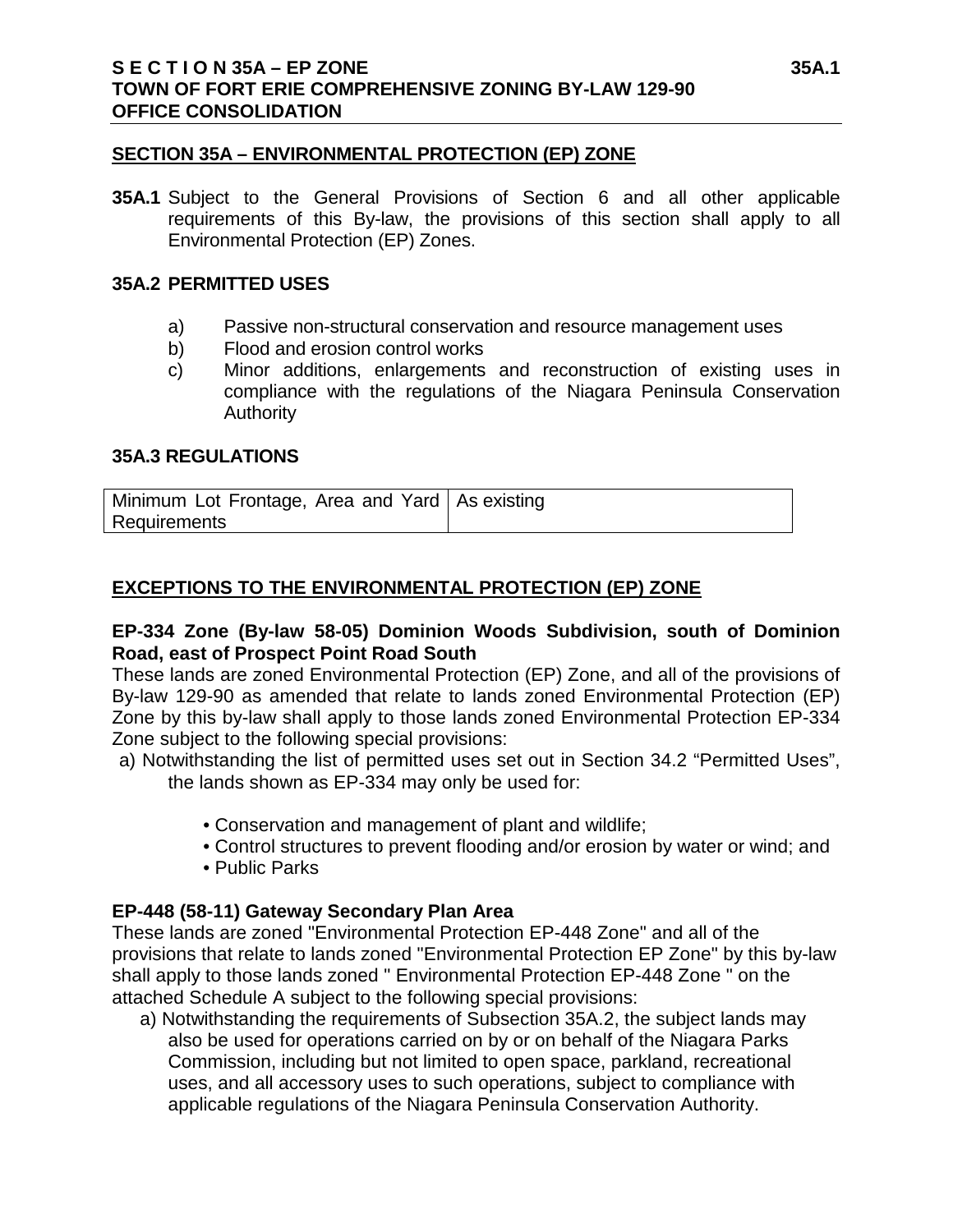# **S E C T I O N 35A – EP ZONE 35A.2 TOWN OF FORT ERIE COMPREHENSIVE ZONING BY-LAW 129-90 OFFICE CONSOLIDATION**

# **EP-449 (58-11) Gateway Secondary Plan Area**

These lands are zoned "Environmental Protection EP-449 Zone" and all of the provisions that relate to lands zoned "Environmental Protection EP Zone" by this by-law shall apply to those lands zoned " Environmental Protection EP-449 Zone " on the attached Schedule A subject to the following special provisions:

a) Notwithstanding the requirements of Subsection 35A.2, the subject lands may also be used for operations carried on by or on behalf of the Buffalo and Fort Erie Public Bridge Authority and all accessory uses to such operations, subject to compliance with applicable regulations of the Niagara Peninsula Conservation Authority.

# **EP-284 (129-1990) Abino Dunes Development, Point Abino (FORMERLY H-284)**

That part of the land shown on Schedule "A" as "Environmental Protection EP-284 Zone" shall be subject to the following regulations:

(a) No buildings, structures, pools, tennis courts or other man-made appurtenances shall be erected, constructed or placed on the said lands. Vegetation shall not be removed from the said lands and the lands shall not be graded or altered in any way whatsoever.

#### **EP-329 (229-04) Houck Crescent (Ss) At Warwick Avenue (Formerly H-329)**

These lands are zoned Environmental Protection EP-329, and all of the provisions of By-law 129-90 as amended that relate to lands zoned Environmental Protection EP Zone by this by-law shall apply to those lands zoned Environmental Protection EP-329 Zone on the attached Schedule A subject to the following special provisions:

b) Notwithstanding the requirements of Subsection 35A.2 – Permitted Uses, the subject lands shall only be used for the conservation of plant and wildlife.

# **EP-344 (164-05) 4777 Bowen Road and N/E Corner of Point Abino Road and Sherk Road (FORMERLY H-344)**

These lands are zoned Environmental Protection EP-344 Zone, and all of the provisions of By-law 129-90 as amended that relate to lands zoned Environmental Protection EP Zone by this by-law shall apply to these lands zoned Environmental Protection EP-344 Zone on the attached Schedule A subject to the following special provisions:

(a) Notwithstanding the list of permitted uses set out in Section 35A.2 "Permitted Uses", the lands shown as EP-344 on Schedule A may be used for conservation and management of plant and wildlife and a television transmitter facility and associated equipment.

# **EP-354 (192-05) 1407 Bertie Street (FORMERLY H-354)**

These lands are zoned Environmental Protection EP-354 Zone, and all of the provisions of By-law 129-90 as amended that relate to lands zoned Environmental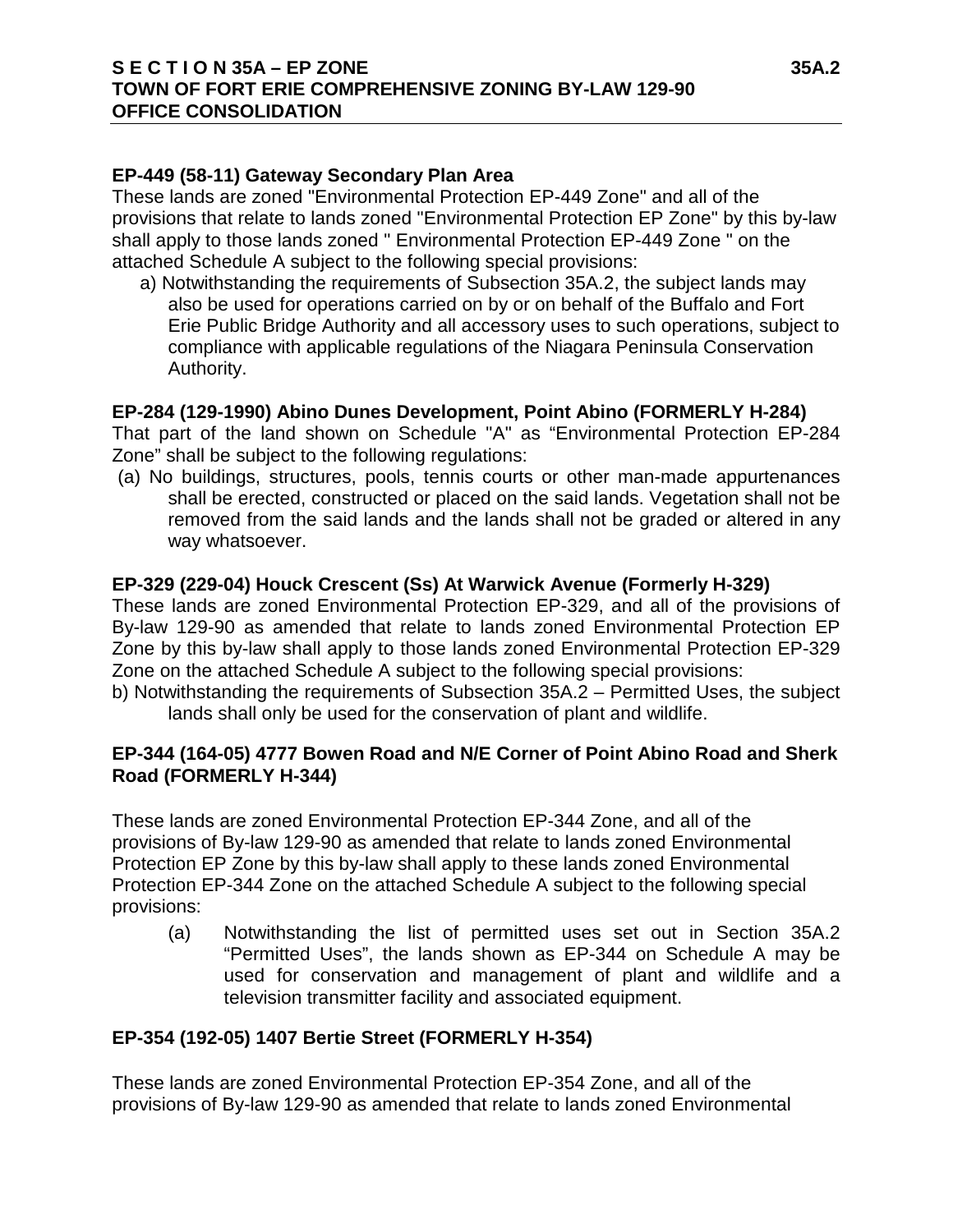# **S E C T I O N 35A – EP ZONE 35A.3 TOWN OF FORT ERIE COMPREHENSIVE ZONING BY-LAW 129-90 OFFICE CONSOLIDATION**

Protection H Zone by this by-law shall apply to these lands zoned Environmental Protection EP-354 Zone on the attached Schedule A subject to the following special provisions:

(a) Notwithstanding subsection 35A.2 "Permitted Uses" the use of the lands zoned Environmental Protection EP-354 Zone shall be limited to only "conservation and management of plant and wildlife".

# **EP-356(H) (226-05) DEE MC PROPERTIES LTED. (BRUNO DAMMIZIO), 3425 NIAGARA RIVER PARKWAY (DELETED)**

Repealed pursuant to the decisions of the Ontario Municipal Board, dated August 14, 2008 OMB File #PL050640

# **EP-400 (142-08) 2650 SIDER ROAD (FORMERLY H-400)**

These lands are zoned Environmental Protection EP-400 Zone, and all of the provisions of By-law 129-90 as amended that relate to lands zoned Environmental Protection EP Zone by this by-law shall apply to those lands zoned Environmental Protection EP-400 Zone on the attached Schedule A subject to the following special provisions:

(a) Notwithstanding the requirements of Subsection 35A.2 –Permitted Uses, the subject lands shall only be used for the conservation of plant and wildlife.

# **EP-430 (106-10) OMB ORDER PL100362, SOUTH WEST CORNER OF BOWEN ROAD AND SUNSET DRIVE**

The lands are zoned Environmental Protection EP-430 Zone and all of the provisions that relate to lands zoned Environmental EP Zone by this By-law shall apply to those lands zoned Environmental Protection EP-430 Zone, which have been identified as Provincially Significant Wetlands by Ministry of Natural Resources and Critical Fish Habitat.

# **EP-431 (106-10) OMB ORDER PL100362, SOUTH WEST CORNER OF BOWEN ROAD AND SUNSET DRIVE**

These lands are zoned Environmental Protection EP-431 Zone and all of the provisions that relate to lands zoned Environmental EP Zone by this By-law shall apply to those lands zoned Environmental Protection EP-431 Zone, which have been identified as non-Provincially Significant Wetlands and Significant Woodlands.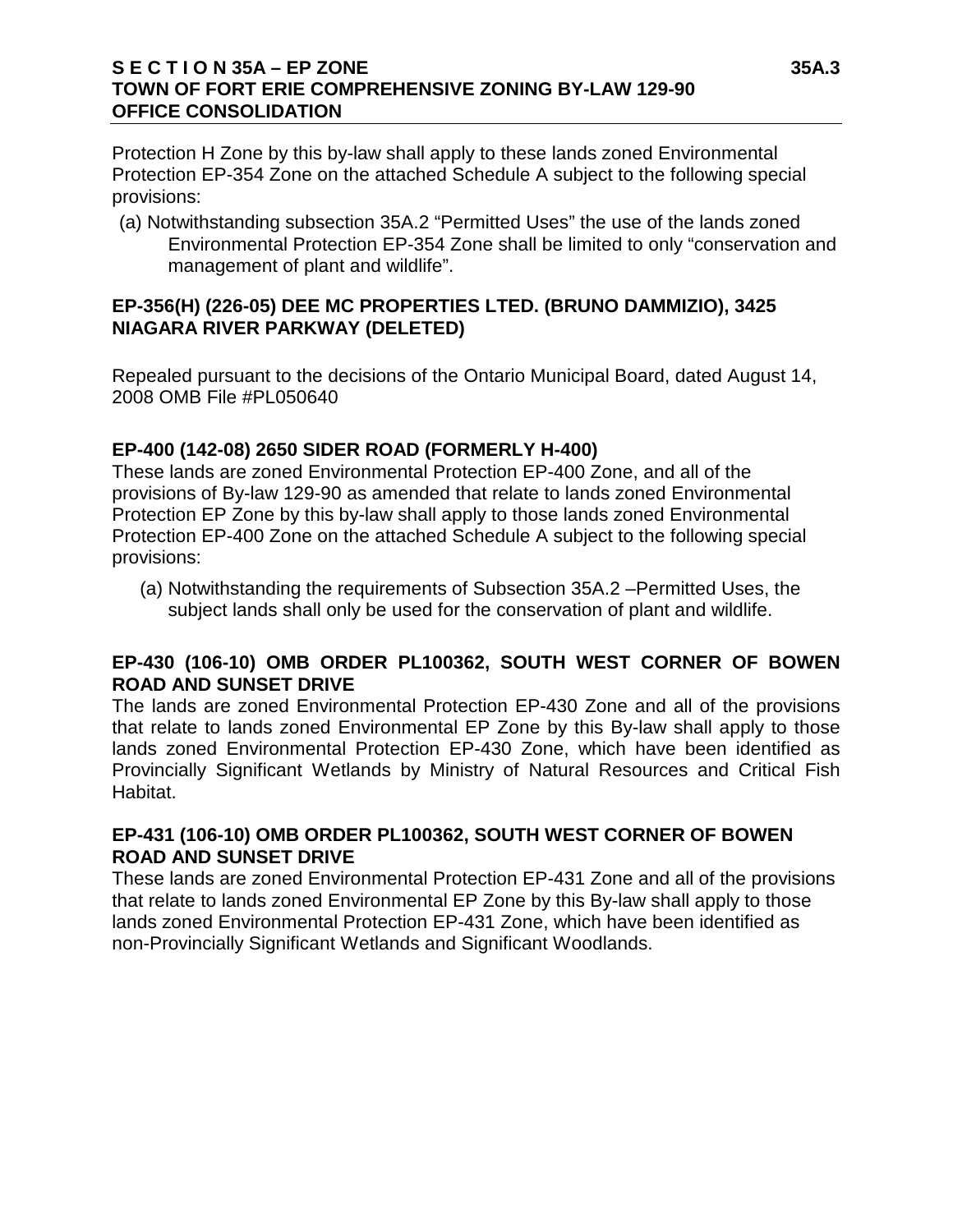# **EP-432 (106-10) OMB ORDER PL100362, SOUTH WEST CORNER OF BOWEN ROAD AND SUNSET DRIVE**

These lands are zoned Environmental Protection EP-432 Zone and all of the provisions that relate to lands zoned Environmental EP Zone by this By-law shall apply to those lands zoned Environmental Protection EP-432 Zone, which have been identified as 100 year floodplain lands by the Niagara Peninsula Conservation Authority.

# **EP-433(H) (106-10) OMB ORDER PL100362, SOUTH WEST CORNER OF BOWEN ROAD AND SUNSET DRIVE**

These lands are zoned Environmental Protection Holding EP-433 (H) Zone and all of the provisions that relate to lands zoned Environmental Protection EP Zone by thus Bylaw shall apply to those lands zoned Environmental Protection Holding EP-433 (H) Zone, which have been identified as lands for ecological enhancement and restoration of the natural environment and subject to the following additional provisions:

- a) Pursuant to Section 36(1) of the *Planning Act* the "H" Holding Symbol shall be removed upon the approval and execution of a Site Plan Agreement, pursuant to Section 41 of the Planning Act, by the Town of Fort Erie for the subject lands. Prior to the removal of the Holding Provision the owner shall provide a detailed restoration and enhancement plan to the Niagara Peninsula Conservation Authority for approval and the owner shall have acquired title to the following lands:
	- 1. PIN: 64239-0308 (LT) Pt. Lot 9 Con 6 Niagara River, Bertie Pts 1 & 2 59R13376;Fort Erie municipally known as 2154 Laur Road, ON
	- 2. PIN 64238-0052 municipally known as 2242 Gilmore Road, Ridgeway, ON
	- 3. PIN 64238-0072 municipally known as 1640 Sunset Drive, Fort Erie, ON

# **EP-460 (104-11) 2434 Dominion Road (FORMERLY OS-460)**

These lands are zoned Environmental Protection EP-460 Zone, and all of the provisions of By-law No. 129-90 as amended that relate to lands zoned Environmental Protection EP Zone by this by-law shall apply to those lands zoned Environmental Protection EP-460 Zone on Schedule A subject to the following special provisions:

a) Notwithstanding the requirements of Subsection 35A.2- Permitted Uses, these lands may only be used for the conservation and management of plant and wildlife.

# **EP-576 (53-2017) Fort Erie Hills Subdivision**

These lands are zoned "Environmental Protection (EP-576) Zone" (Part 3), and all of the provisions of By-law No. 129-90 as amended that relate to lands zoned "Environmental Protection (EP) Zone" by this by-law shall apply to those lands zoned "Environmental Protection (EP-576) Zone" shown as Part 3 on the attached Appendix "1" and shall be subject to the following provisions: